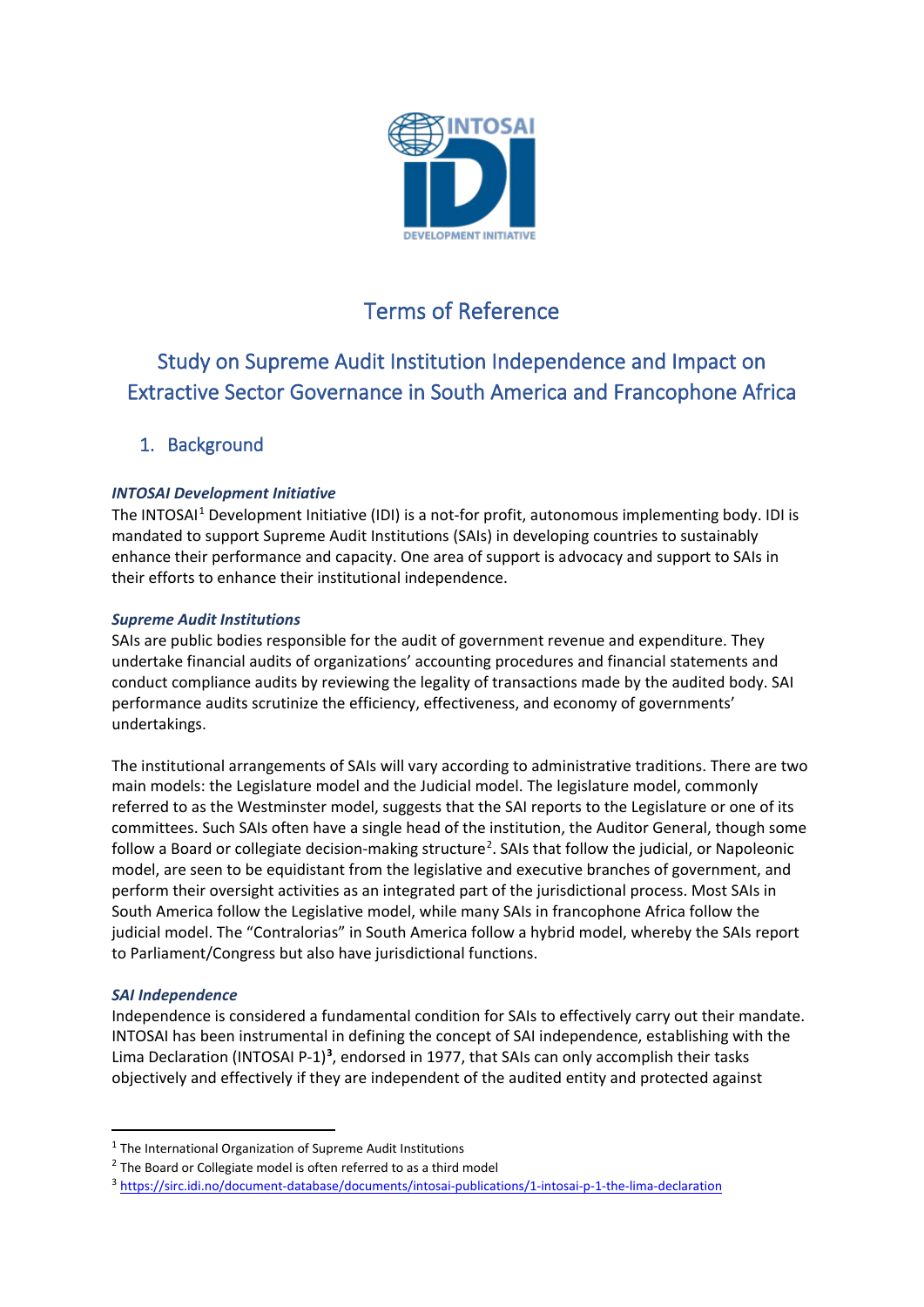outside influence. The Mexico Declaration (INTOSAI P-10)<sup>[4](#page-1-0)</sup> from 2007 expands on this principle, moving beyond the traditional understanding of 'independence' to include conditions such as timely access to information, broad mandates, and follow-up mechanisms. These are known as the eight pillars of SAI independence:

- 1. The existence of an appropriate and effective constitutional/statutory/legal framework and of de facto application provisions of this framework.
- 2. The independence of Head of SAIs and members (of collegial institutions), including security of tenure and legal immunity in the normal discharge of their duties.
- 3. A sufficiently broad mandate and full discretion, in the discharge of SAI functions.
- 4. Unrestricted access to information.
- 5. The right and obligation of SAIs to report on their work.
- 6. The freedom to decide the content and timing of audit reports, and to publish and disseminate them.
- 7. The existence of effective follow-up mechanisms on the SAI's recommendations
- 8. Financial and managerial/administrative autonomy, and the availability of appropriate human, material, and monetary resources.

According to a recent Global SAI Stocktaking Report published by IDI in 2021<sup>[5](#page-1-1)</sup>, the independence of Supreme Audit Institutions is low and declining in many parts of the world. The report finds that SAI independence has declined since 2017 across seven of the eight principles. Particularly concerning is the considerable drop in SAIs reporting to have timely and unrestricted access to information, the poor records of audit follow-up and, and Executive control over SAI budgets and operational matters in many countries. Another recent IDI study finds that these challenges have been exacerbated by the global pandemic, which has had an impact on SAI budgets, ability to access information, and the publication and follow-up of audit reports<sup>[6](#page-1-2)</sup>.

Data from the 2020 Global SAI Stocktaking Report shows that countries in francophone Africa and in the Middle East and Northern Africa region have the least independence, while South America, the Pacific, Caribbean, and English-speaking Africa score just below the global average<sup>[7](#page-1-3)</sup>.

#### *SAIs and the Extractives Sector*

The extractives sector (including oil, gas, mining, forestry) is a key source of revenue for many resource-rich countries, contributing to economic growth and welfare. In other countries, poor governance of the sector, limited transparency, and endemic corruption has led to the "paradox of plenty", where the revenues have benefited only a few at the cost of the broader society. This phenomenon is commonly referred to as the "resource curse". The Natural Resource Governance Institute's 2021 Resource Governance Index<sup>[8](#page-1-4)</sup> concludes that resource governance scores have improved in assessed countries over the last five years, but transparency and oversight gaps highlight pressing corruption and energy transition risks. It recommends governments to improve governance by ensuring the implementation of sector laws and improving oversight in areas of high corruption risks, such as licensing, SOE procurement and commodity trading.

<span id="page-1-1"></span><sup>5</sup> IDI 2021. *The Global SAI Stocking Report 2020*. <https://www.idi.no/our-resources/global-stocktaking-reports>

<span id="page-1-0"></span><sup>4</sup> [https://sirc.idi.no/document-database/documents/intosai-publications/2-intosai-p-10-mexico-declaration-on-sai](https://sirc.idi.no/document-database/documents/intosai-publications/2-intosai-p-10-mexico-declaration-on-sai-independence)[independence](https://sirc.idi.no/document-database/documents/intosai-publications/2-intosai-p-10-mexico-declaration-on-sai-independence)

<span id="page-1-2"></span><sup>6</sup> [https://sirc.idi.no/document-database/documents/intosai-publications/81-impact-of-the-covid-19-pandemic-on-sai](https://sirc.idi.no/document-database/documents/intosai-publications/81-impact-of-the-covid-19-pandemic-on-sai-independence)[independence](https://sirc.idi.no/document-database/documents/intosai-publications/81-impact-of-the-covid-19-pandemic-on-sai-independence)

<span id="page-1-3"></span><sup>&</sup>lt;sup>7</sup> The data is categorized by INTOSAI regional organization affiliation: EUROSAI (Europe), ASOSAI (Asia), OLACEFS (South America), PASAI (the Pacific), AFROSAI (Africa, with sub-regions AFROSAI-E (anglophone Africa) and CREFIAF (francophone Africa), CAROSAI (the Caribbean) and ARABOSAI (Middle East and Northern Africa)<br><sup>8</sup> [https://resourcegovernance.org/sites/default/files/documents/2021\\_resource\\_governance\\_index.pdf](https://resourcegovernance.org/sites/default/files/documents/2021_resource_governance_index.pdf)

<span id="page-1-4"></span>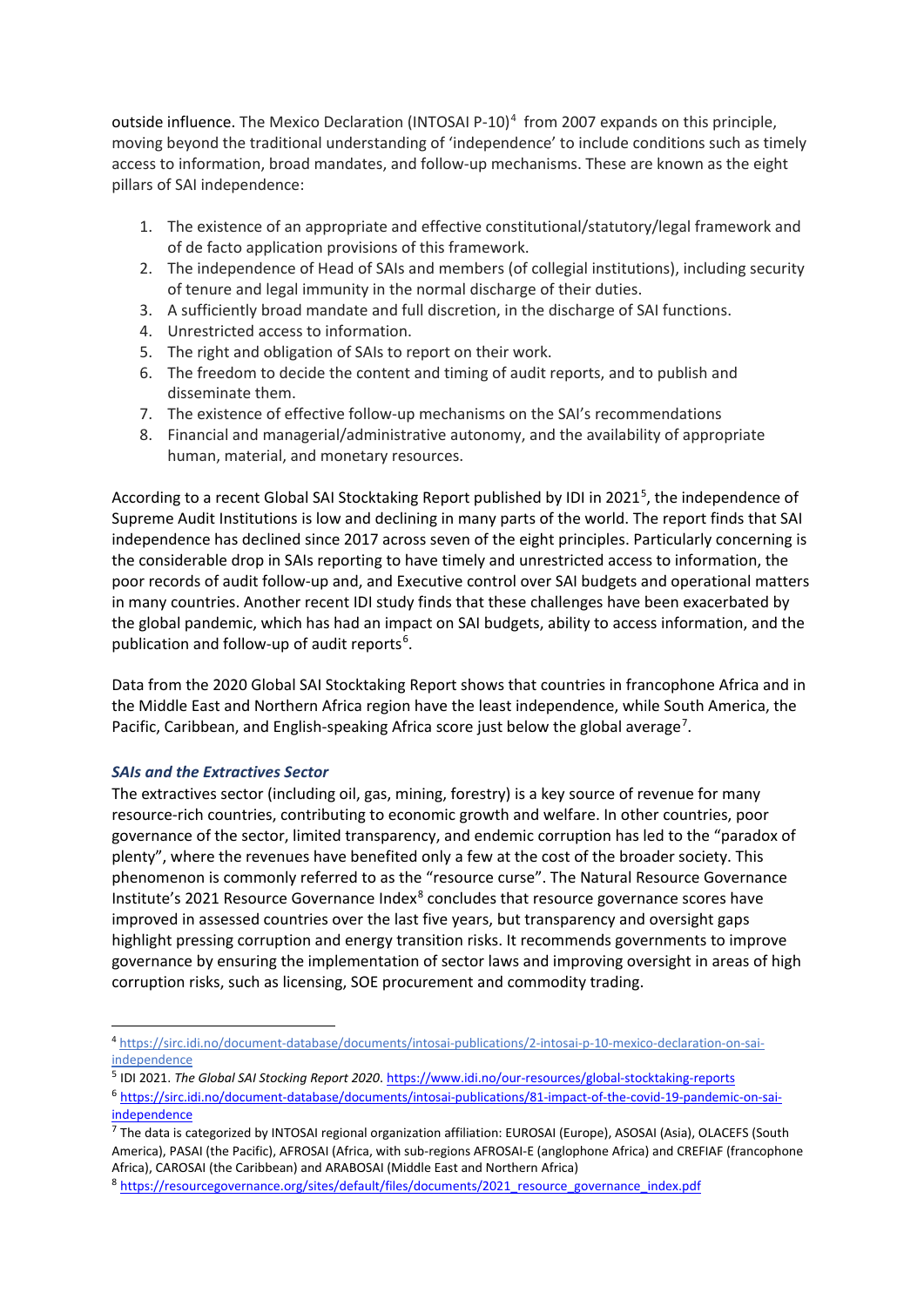SAIs can play a key role in improving the governance of the extractive industries, by conducting regular financial, compliance and performance audits. According to a recent Oxfam study on the role of SAIs in auditing the extractive industries in Africa<sup>[9](#page-2-0)</sup>, "SAIs are in a constitutionally empowered position to play a critical role in the improvement of transparency in the extractive industry sector through the timely performance and publication of relevant audits". The report further emphasizes the importance of institutional autonomy for SAIs to perform their duties without fear or favor, noting that SAIs may be subject to interference from powerful elements or political figures with vested interests in the extractive industries.

Since the early 2000s, several initiatives have been established to encourage enhanced transparency and accountability in the sector, including the Extractive Industries Transparency Initiative (EITI), which is a cooperation between governments, companies in the oil, gas or mining sectors, and civil society organizations in resource rich countries. The 2019 EITI Standard<sup>[10](#page-2-1)</sup> requires the disclosure of information along the extractive industry value chain<sup>[11](#page-2-2)</sup> from the point of extraction, to how revenues make their way through government, and how they benefit the public. The EITI recognizes the important role of SAIs in the governance of the sector and encourages coordination and strengthened cooperation between SAIs and stakeholders in the extractive industries in the 56 EITI member countries. The EITI Standard requires "an assessment of whether [company] payments and [government] revenues are subject to credible, independent audit", with public access to the supporting documentation.

The role of SAIs in the governance of the extractive industries will vary, depending on their constitutional mandate, competence and de jure and de facto independence. In some countries, the mandate of the SAI to audit specific sectors, such as the extractives sector, is specifically included in the legal framework. The mandate may also include audits of State-Owned Enterprises. Some SAIs may also be mandated by law to conduct audits of private companies and to investigate fraud and corrupt practices through forensic audits. In other countries, the extractive industries may be in a governmental but extrabudgetary environment but excluded from SAI audit.

The Oxfam study "Auditing the Auditor: Examining the Role of Supreme Audit Institutions in Auditing the Extractive Industry in Africa" finds that SAI audit reports have not been effective towards the improvement of transparency and accountability within the industry, in part due to the insufficient number of audits being performed per audit cycle, the unavailability of the audit reports to the public, and the limited relevance of the audit reports, noting that SAIs audit subject matters focus only on two steps (monitoring of operations and revenue collection) of an interdependent seven step EI value chain thereby leaving the rest of the chain exposed. The report recommends that SAIs and key stakeholders in the extractive industries create an environment which capacitates SAI audits to contribute meaningfully to transparency and accountability in the sector, and to improve coordination between SAIs and key stakeholders in the form of knowledge sharing, lobbying of state institutions to implement SAI audit recommendations and safeguard independence.

<span id="page-2-0"></span><sup>9</sup> [https://oi-files-cng-prod.s3.amazonaws.com/heca.oxfam.org/s3fs-](https://oi-files-cng-prod.s3.amazonaws.com/heca.oxfam.org/s3fs-public/file_attachments/Improving%20the%20Extractive%20Industries%20Auditing%20Practices_0.pdf)

[public/file\\_attachments/Improving%20the%20Extractive%20Industries%20Auditing%20Practices\\_0.pdf](https://oi-files-cng-prod.s3.amazonaws.com/heca.oxfam.org/s3fs-public/file_attachments/Improving%20the%20Extractive%20Industries%20Auditing%20Practices_0.pdf) <sup>10</sup> <https://eiti.org/standard/overview>

<span id="page-2-2"></span><span id="page-2-1"></span> $11$  The EITI's definition of the extractive industry value chain consists of five steps: 1) legal framework, distribution of licenses and contracts, 2) exploration and production, 3) revenue collection, 4) revenue allocation, 5) social and economic spending.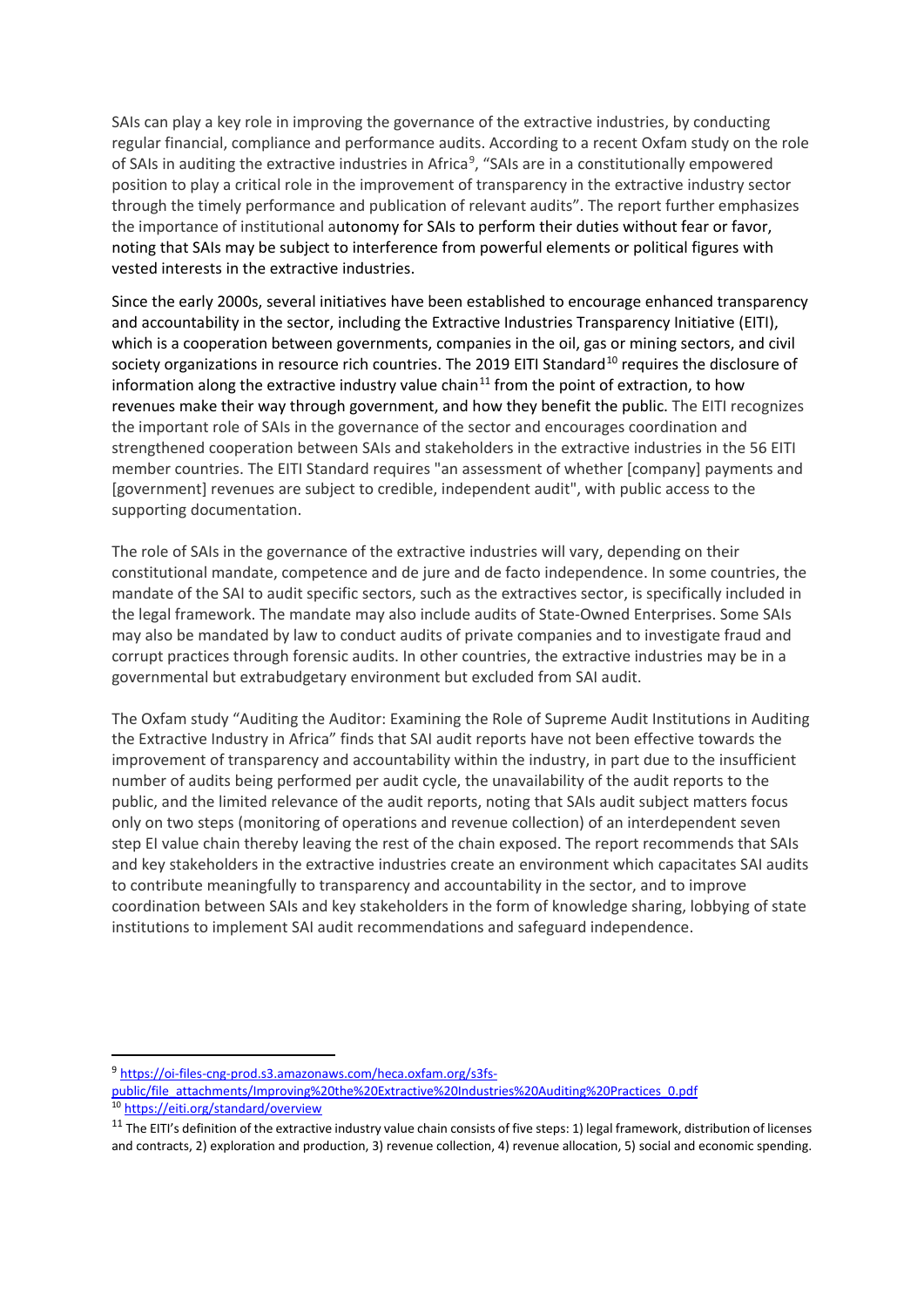#### 2. Purpose and use

The purpose of the study is to shed light on the relationship between the independence of SAIs and their role in extractive sector governance, notably their ability to conduct audits across the extractive industries value chain. The study will focus on countries with a large extractive (oil, gas or mining sector) in South America and Francophone Africa, drawing comparisons within and between regions and between SAIs with different institutional arrangements (Legislative and Judicial models). The study will be included in a series of IDI knowledge products on SAI independence and will be used for awareness and advocacy purposes.

## 3. Scope of work

The scope of work includes:

- A mapping of the state of *de jure* and *de facto* independence of SAIs in selected resource-rich countries in South America and francophone Africa, based on a review of audit legislation and other available documentation. The mapping should be presented per region and SAI model, and should include an assessment of:
	- the extent to which the SAIs in the sample have an appropriate constitutional and legal framework guaranteeing their independence, as defined by the eight principles of the INTOSAI Mexico Declaration
	- the role of SAIs in relation to other audit agencies
	- the independence of the Head of SAI
	- the extent to which SAIs have a sufficiently broad legal mandate to audit all sectors of the economy (including the extractive sector) and are granted full discretion in the discharge of their duties
	- whether SAIs have a legal mandate to investigate corruption and fraud, or refer cases to prosecutors for further investigation
	- whether unrestricted access to information is guaranteed by law
	- whether SAIs have the freedom to decide the content and timing of audit reports, and to publish and disseminate them
	- whether the SAIs have financial and managerial/administrative autonomy and appropriate human, material, and monetary resources to fulfill their functions
	- the extent to which *de jure* provisions are applied in practice
- An assessment of the role of SAIs in extractives governance in the selected countries, linking this to the SAI independence assessments. The study should include but not be limited to an assessment of:
	- whether SAIs have *de facto* discretion to select audits across the extractive industries value chain and the extent to which such audits are conducted, from the distribution of licenses and contracts to revenue collection and social and economic spending (including audits of recoverable costs submitted by extractive companies, and of the financial management of petroleum funds, where applicable)
	- the objective and scope of audits conducted, and their contribution to improving oversight of the management of the extractives sector
	- the extent to which SOEs are subject to compliance, financial and performance audits
	- whether SAIs are granted timely and unrestricted access to information when conducting audits of the extractives sector, including to contractual arrangements between governments and private companies
	- whether audit reports are debated in parliament and made available to the public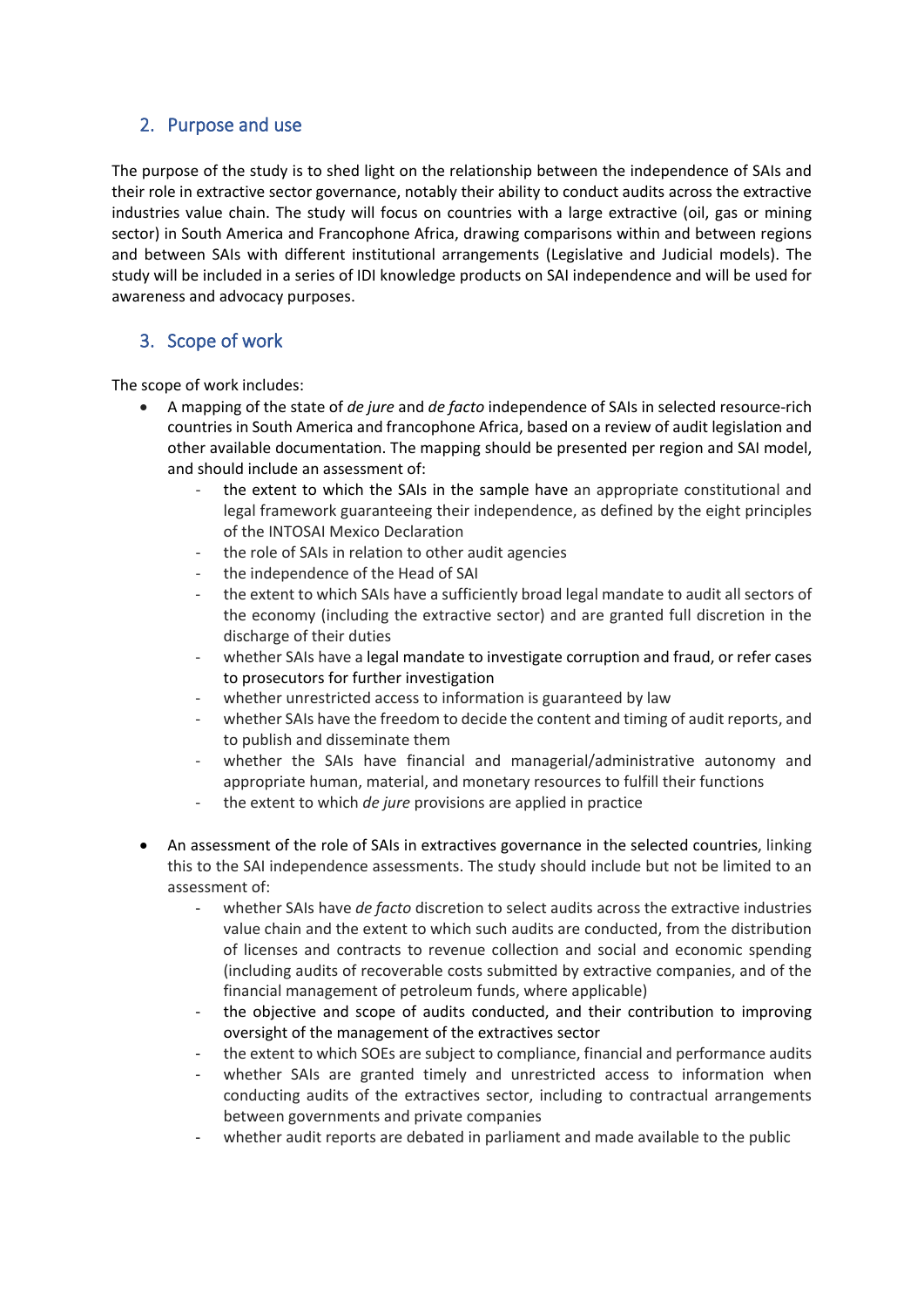- the extent to which SAIs have the necessary financial and human resource capacity, as well as the required competence and expertise to conduct extractives audits (and whether external support is received)
- the engagement of SAIs in the EITI processes in relevant countries and their role in assuring reliability of EITI data
- the role of other public and private agencies (e.g. the Revenue Authority and private auditing firms) in conducting audits of the sector and the division of labor between such agencies and the SAI
- An analysis of the relationship between the state of SAIs' independence and their role in extractives governance. The analysis should draw comparisons within and across the two regions and investigate the impact of SAI institutional arrangements (legislative vs. judicial model) on the ability of SAIs to provide independence oversight over the governance of the extractive industries.

#### 4. Approach

The study should take the form of a desk study, based on available documentation and accessible data sets, as well as on a survey<sup>[12](#page-4-0)</sup> sent to SAIs in the countries of concern. The mapping of the state of independence may be based on the SAI Performance Measurement Framework<sup>[13](#page-4-1)</sup> assessment tool. The desk assessment should be complemented with qualitative interviews with SAIs, the INTOSAI Working Group on Extractive Industries<sup>14</sup>, civil society organizations and EITI stakeholders.

Based on the individual SAIs' responses to the survey and interest in the study, the consultants shall select 2-3 countries for in-depth review (case studies) $^{15}$ .

SAI independence will be defined according to the eight principles of the INTOSAI Mexico Declaration. The extractive industries value chain is based on EITI's definition, which consists of five steps: 1) legal framework, distribution of licenses and contracts, 2) exploration and production, 3) revenue collection, 4) revenue allocation, 5) social and economic spending.

Key data sources include:

- Audit legislation (Constitutions and audit acts) and regulations
- SAI audit manuals
- Relevant extractives sector laws and regulations
- SAI Performance Measurement Framework assessments<sup>[16](#page-4-4)</sup>
- Data from the 2020 SAI Global Stocktaking Report
- Data from the World Bank SAI Independence index
- PEFA reports
- SAI audit reports, recommendations and documented follow-up
- EITI reports and validation reports
- NRGI resource governance data

<span id="page-4-0"></span><sup>&</sup>lt;sup>12</sup> IDI may be of help in preparing the survey and reaching out to relevant SAIs

<span id="page-4-1"></span><sup>&</sup>lt;sup>13</sup> The SAI Performance Measurement Performance Framework is a tool to measure SAIs' performance, managed by IDI. Domain A of the framework covers SAI independence and mandates.<br><sup>14</sup> [www.wgei.org](http://www.wgei.org/)

<span id="page-4-4"></span><span id="page-4-3"></span><span id="page-4-2"></span><sup>&</sup>lt;sup>15</sup> The case studies must be approved by the selected SAIs.<br><sup>16</sup>The accessibility of SAI PMF report will vary, depending on the different disclosure practices of individual SAIs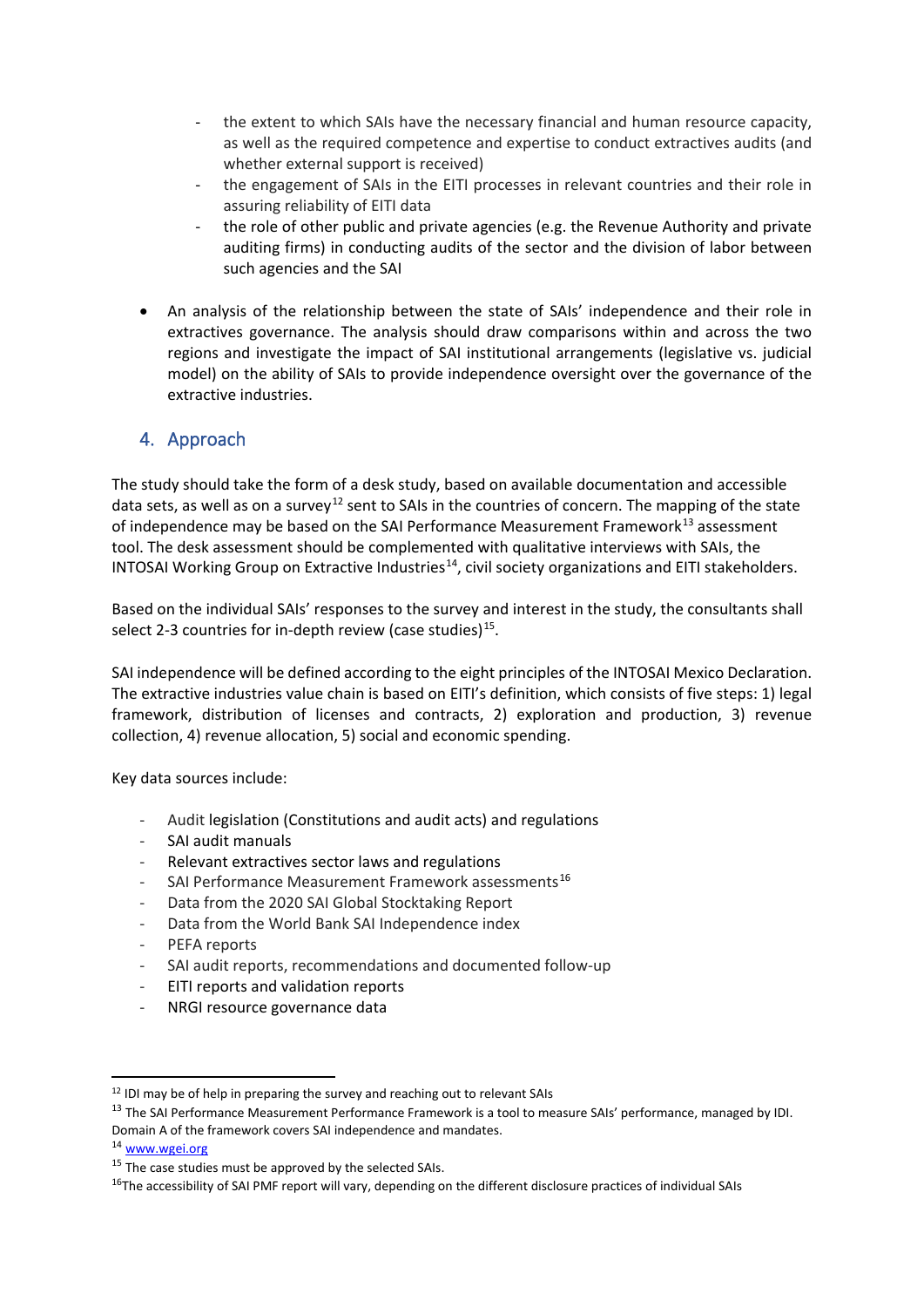#### 5. Country sample

| Country                    | <b>Region</b>                          | <b>EITI</b><br>member | <b>SAI model</b>                       |
|----------------------------|----------------------------------------|-----------------------|----------------------------------------|
| Argentina                  | South<br>America/OLACEFS <sup>17</sup> | Yes                   | Legislative                            |
| <b>Bolivia</b>             | South America/OLACEFS                  | <b>No</b>             | Legislative with jurisdictional powers |
| <b>Brazil</b>              | South America/OLACEFS                  | No                    | Jurisdictional                         |
| Chile <sup>18</sup>        | South America/OLACEFS                  | No                    | Legislative with jurisdictional powers |
| Colombia <sup>19</sup>     | South America/OLACEFS                  | Yes                   | Legislative with jurisdictional powers |
| Ecuador                    | South America/OLACEFS                  | Yes                   | Legislative with jurisdictional powers |
| Guatemala                  | <b>Central America/OLACEFS</b>         | Yes                   | Legislative                            |
| Guyana                     | South<br>America/CAROSAI <sup>20</sup> | Yes                   | Legislative                            |
| Mexico                     | <b>Central America/OLACEFS</b>         | Yes                   | Legislative                            |
| Peru                       | South America/OLACEFS                  | Yes                   | Legislative with jurisdictional powers |
| Suriname                   | South America/CAROSAI                  | Yes                   | Legislative                            |
| Algeria                    | Africa/ARABOSAI <sup>21</sup>          | No                    | Jurisdictional                         |
| Burkina Faso <sup>22</sup> | Africa/CREFIAF <sup>23</sup>           | Yes                   | Jurisdictional                         |
| Cameroon                   | Africa/CREFIAF                         | Yes                   | Part of Executive                      |
| Chad                       | Africa/CREFIAF                         | Yes                   | Jurisdictional                         |
| Cote d'Ivoire              | Africa/CREFIAF                         | Yes                   | Jurisdictional                         |
| DRC <sup>24</sup>          | Africa/CREFIAF                         | Yes                   | Jurisdictional                         |
| Gabon                      | Africa/CREFIAF                         | Yes                   | Jurisdictional                         |
| Madagascar <sup>25</sup>   | Africa/CREFIAF                         | Yes                   | Jurisdictional                         |
| Mali                       | Africa/CREFIAF                         | Yes                   | Part of the Executive                  |
| Mauritania                 | Africa/CREFIAF                         | Yes                   | Jurisdictional                         |
| Niger                      | Africa/CREFIAF                         | Yes                   | Jurisdictional                         |
| Republic of Congo          | Africa/CREFIAF                         | Yes                   | Jurisdictional                         |
| Senegal                    | Africa/CREFIAF                         | Yes                   | Jurisdictional                         |
| Tunisia                    | Africa/ARABOSAI                        | No                    | Jurisdictional                         |

<span id="page-5-1"></span><span id="page-5-0"></span><sup>&</sup>lt;sup>17</sup> Organization of Latin American and Caribbean Supreme Audit Institutions<br><sup>18</sup> The SAI of Chile chair the OLACEFS Working Group on Public Works, which recently issued a report on "Coordinated Audit on Mining Environmental Liabilities" covering 12 countries in the region[. https://olacefs.com/gtop/pam/](https://eur01.safelinks.protection.outlook.com/?url=https%3A%2F%2Folacefs.com%2Fgtop%2Fpam%2F&data=04%7C01%7Cmarte.briseid%40idi.no%7C795d917ae5de451e132608da0b429f0a%7C91c9074f7bf247269c897b2bcf56bd20%7C0%7C0%7C637834678011770873%7CUnknown%7CTWFpbGZsb3d8eyJWIjoiMC4wLjAwMDAiLCJQIjoiV2luMzIiLCJBTiI6Ik1haWwiLCJXVCI6Mn0%3D%7C3000&sdata=msQWUAEKyWqHr2ai%2Bl%2Bp4miVbdohAm4NXrxWaydR584%3D&reserved=0)

<span id="page-5-2"></span><sup>&</sup>lt;sup>19</sup> IDI provided advocacy support to SAI Colombia in 2021 through the SAI Independence Rapid Advocacy Mechanisms (SIRAM) in response to a perceived threat to the independence of the institution.

<span id="page-5-3"></span><sup>20</sup> Caribbean Organization of Supreme Audit Institutions

<span id="page-5-4"></span><sup>&</sup>lt;sup>21</sup> Arab Organization of Supreme Audit Institutions

<span id="page-5-5"></span><sup>&</sup>lt;sup>22</sup> The SAIs of Burkina Faso, Cameroon, Madagascar and Mali have received support on extractives auditing through the PASIE-COWATER project implemented by CREFIAF<br><sup>23</sup> Organization for Sub-Saharan Francophone Supreme Audit institutions

<span id="page-5-7"></span><span id="page-5-6"></span><sup>&</sup>lt;sup>24</sup> IDI has a bilateral cooperation on capacity building with DRC, Niger and Madagascar through the Accelerated Peer-Support Partnership

<span id="page-5-8"></span><sup>&</sup>lt;sup>25</sup> In 2022, SAI Madagascar will do an audit of the gold mining sector with support from the IDI capacity building project.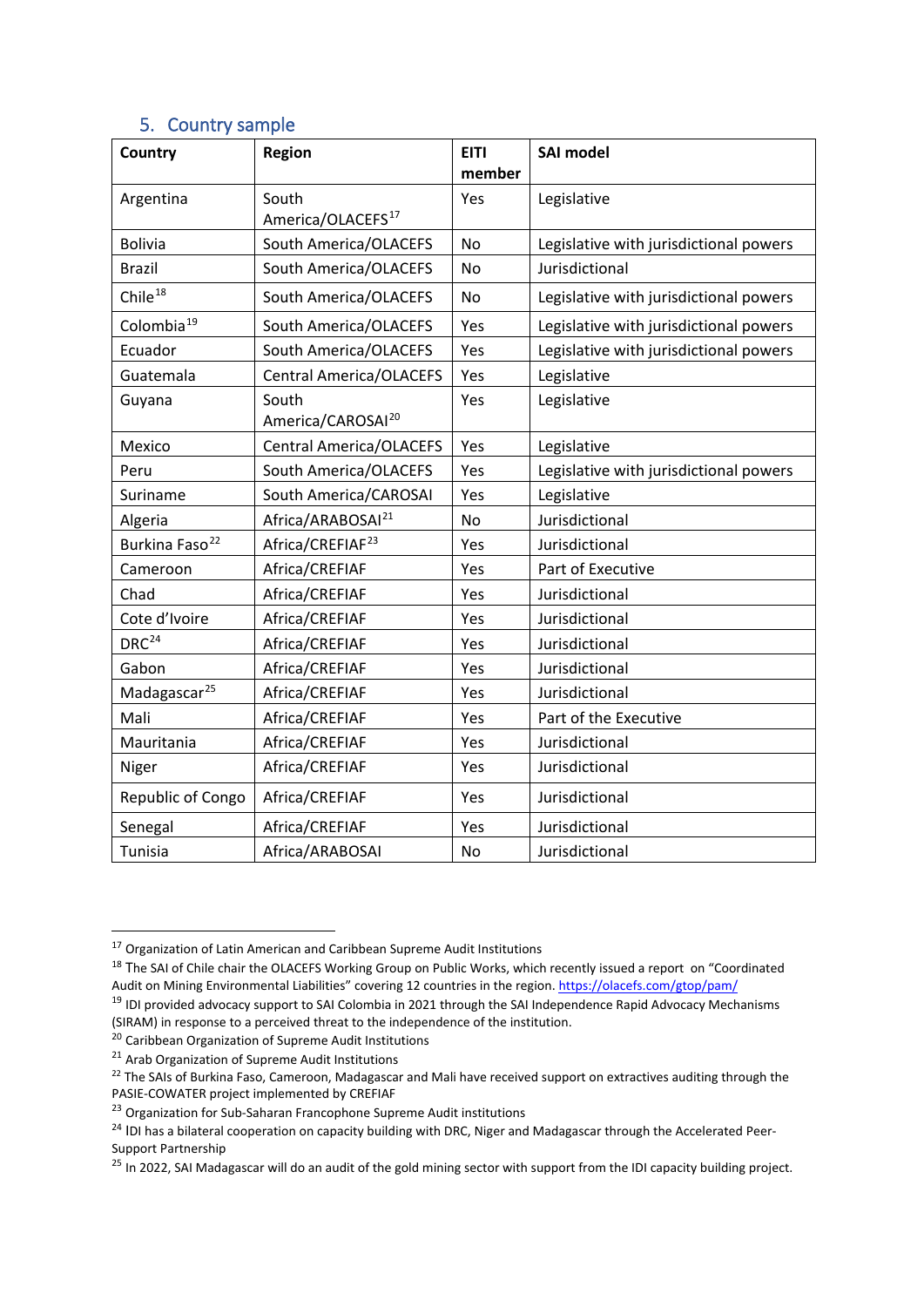## 6. Implementation

The study should be conducted in the period of May to October 2022, by an individual or a team of consultants. The consultancy team should have relevant experience in the areas of audit, public financial management and the extractive industries. English, French and Spanish proficiency is required. The report may be submitted in either English, French or Spanish.

# 7. Process and timeline (indicative)

| <b>Milestone</b>                                | <b>Timeline</b>           |  |
|-------------------------------------------------|---------------------------|--|
| Invitation to tender published on IDI website   | 28 March 2022             |  |
| Deadline for proposals to IDI                   | 24 April 2022 (mandatory) |  |
| Consultant selected and contract signed         | 6 May 2022                |  |
| Start-up meeting with IDI                       | Early May 2022            |  |
| Inception report including survey questions (in | 31 May 2022               |  |
| French and Spanish) submitted to IDI            |                           |  |
| First draft submitted to IDI                    | 31 August 2022            |  |
| Comments by IDI                                 | 15 September 2022         |  |
| Final draft submitted to IDI                    | 30 September 2022         |  |
| Presentation of report                          | October 2022              |  |

#### 8. Budget

The study is subject to a procurement procedure where price is a criterion in the contest. The scope of the assignment is estimated to 30-40 working days (lump sum).

## 9. Procurement method

In accordance with the IDI procurement policy for contracts of this value, an open, competitive tender process shall be used. Bidding is open to firms and consultants operating on an individual basis.

Interested service providers should submit a technical and financial proposal, in English, French or Spanish, by e-mail to Freddy.Ndjemba@idi.no with a copy to [idi@idi.no](mailto:idi@idi.no) by 11 pm CET on 24 April 2022. This should comprise:

- Proposed approach to the task, including methodology and implementation plan (maximum 5 pages)
- Full CV of the proposed team leader and short CVs of any other proposed team members
- A financial proposal for the work

Selection of service provider will be based on the best quality and price combination, according to the following evaluation matrix: